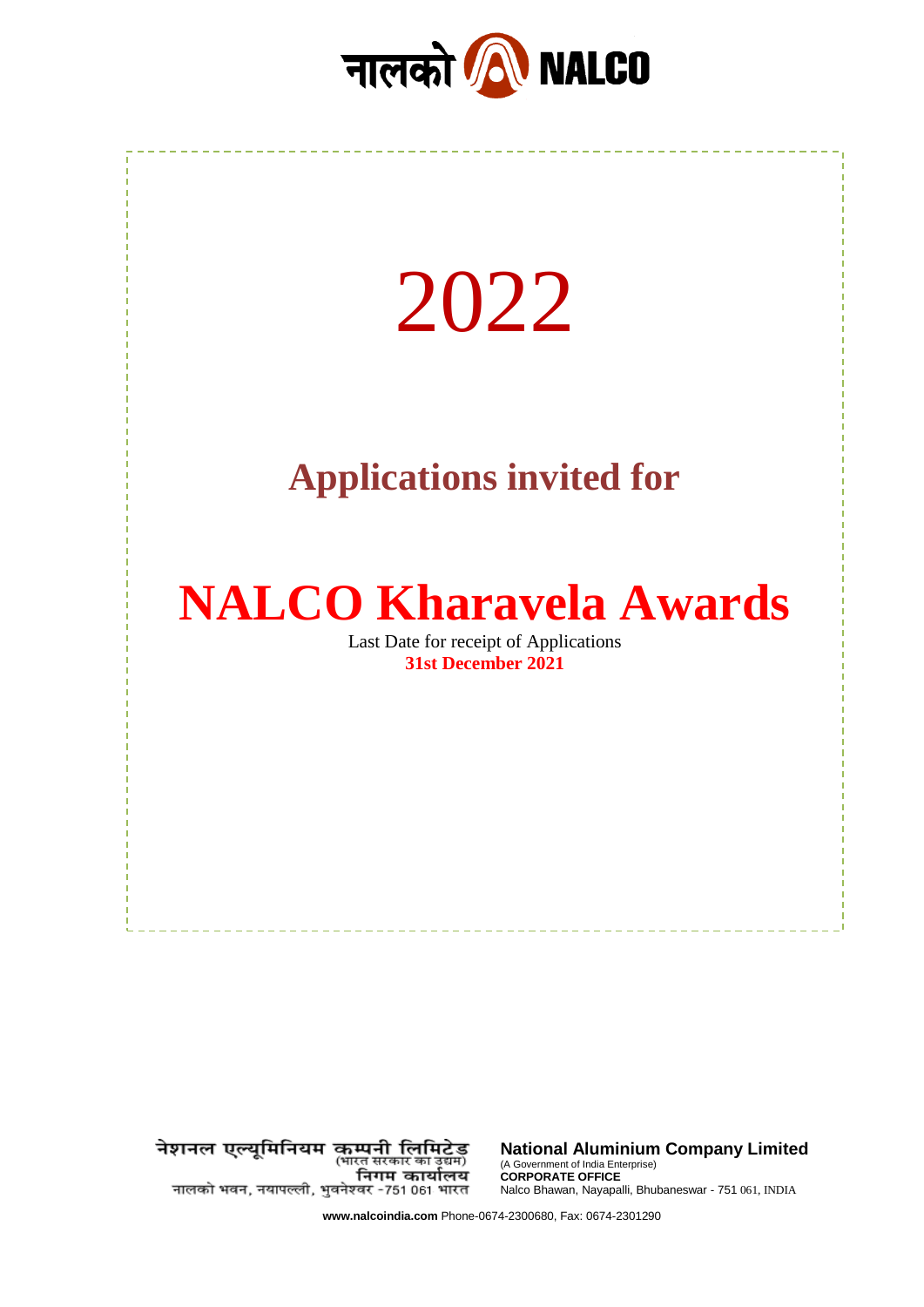

NBC/CC/**288**/21 Date: 16/12/2021

# **Applications invited for NALCO Kharavela Awards -2022**

National Aluminium Company Limited (NALCO) has instituted State-level Awards to recognize, appreciate and encourage individuals for their significant contributions to Odissi Dance. The award titled 'NALCO Kharavela Awards' shall be given annually to an exponent in Odissi Dance (Odissi Guru) for significant contributions in promotion of Odissi Dance and an Odissi dancer for significant achievements in Odissi Dance. The award for Odissi Guru shall carry a cash prize of Rs.1 lakh, while for Odissi Dancer the award shall carry a cash prize of Rs. 50,000/ - The awards will be handed over to the winners during NALCO's Foundation Day function in January 2022 at Bhubaneswar.

Accordingly, NALCO hereby invites applications (hard copies only) from individuals for the above awards. Complete information of the applicant, including achievements and recognitions, with self certified copies of documentary evidence in support of application must reach the following address on or before **31st December 2021**.

The final selection shall be made by a jury, whose decision shall be firm and binding. Applications received after due date shall not be entertained. NALCO shall not be responsible for any postal delay.



**Lalatendu Das** General Manager (CC& PR) Nalco Bhawan, P1, Nayapalli Bhubaneswar – 751 013 0674-2300680

नेशनल एल्युमिनियम कम्पनी लिमिटेड (भारत सरकार का उद्यम) निगम कार्यालय नालको भवन, नयापल्ली, भुवनेश्वर -751 061 भारत

**National Aluminium Company Limited** (A Government of India Enterprise) **CORPORATE OFFICE** Nalco Bhawan, Nayapalli, Bhubaneswar - 751 061, INDIA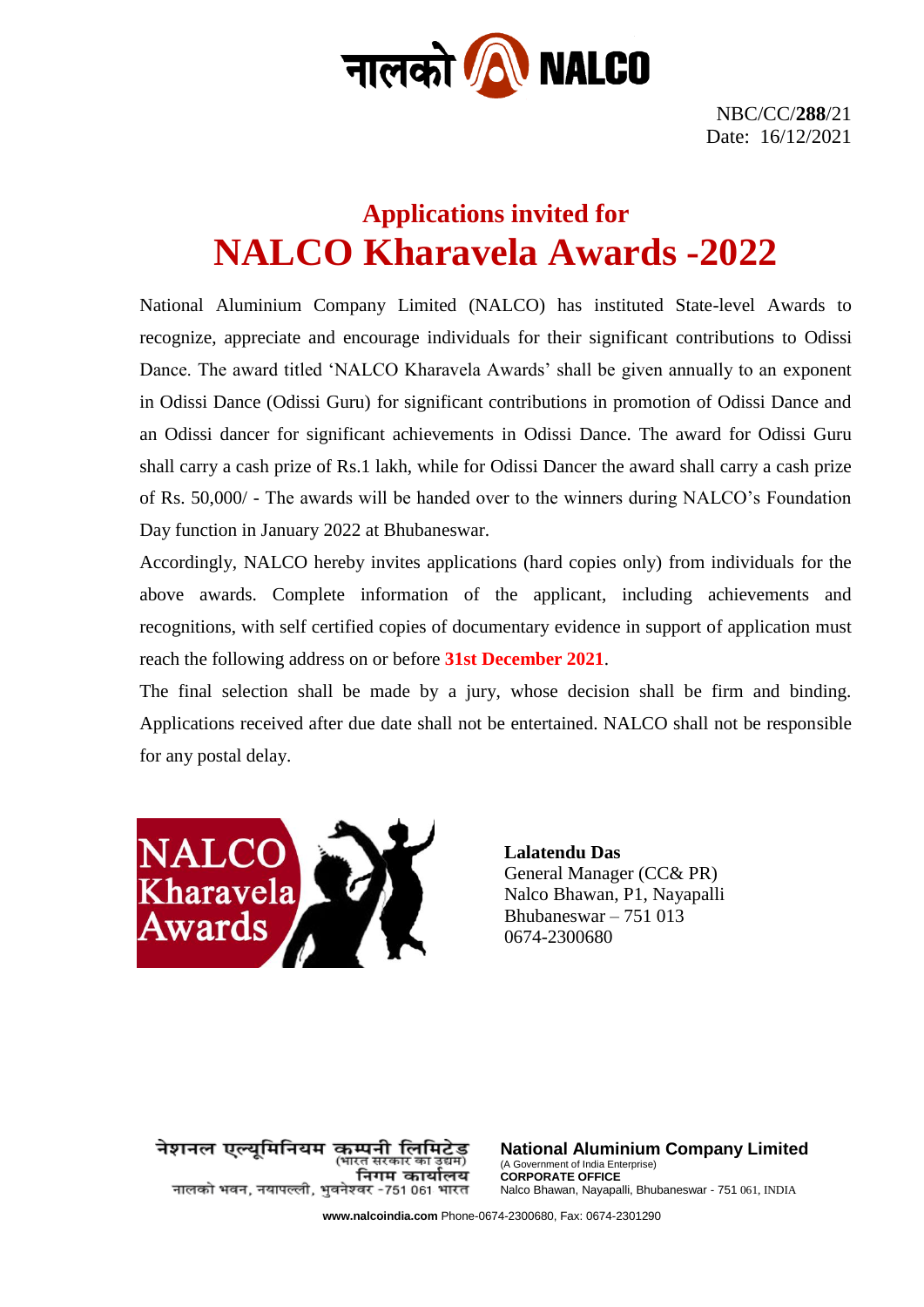

## **NALCO KHARAVELA AWARDS**

This award may be conferred annually. The Awards may be conferred on eminent performers of Odissi dance, Odissi dance gurus for sustained individual achievement & promotion of Odissi dance of high professional order. The total number of award in a year shall be 2.

One award each shall be given to:

- a) Eminent Gurus of Odissi Dance
- b) Eminent performer of Odissi Dance

## **Eligibility**

1. Individual category

#### **Rules & Regulations**

- a) Individuals must reside in Odisha.
- b) A person who has received the Award previously will not be eligible for the award in any category in subsequent years.
- c) A deceased person cannot be considered for the Award. However, if the death of the person occurs subsequent to the decision of NALCO, the award will be conferred posthumously.
- d) NALCO reserves the right to give the award even if there is only one application or could withhold the award(s).
- e) NALCO accepts no liability for any loss resulting from the disclosure of information concerning an entry to assessors or jury members, though all reasonable precautions will be taken to maintain secrecy.
- f) NALCO cannot undertake to return documents or supplementary submitted with an entry.
- g) NALCO reserves the right to alter the award scheme, at any time.
- h) The assessors or jury may be nominated to confirm or clarify certain facts at site.
- i) Travel and stay expenses, if any, will be met by the applicant. In the case of awardees the expenses may be met by the awardees unless the company agrees to do so.
- j) Decision of the Award jury is final and no appeal or correspondence will be entertained.

#### **Presentation Ceremony**

The presentation of the award will be through a hybrid meeting platform in Bhubaneswar during January 2022 on the occasion of NALCO Foundation Day celebration. In view of Covid 19 pandemic, the selected winner will receive the award online through their virtual presence and the award money will be electronically transferred to their bank account.

नेशनल एल्यूमिनियम कम्पनी लिमिटेड<br>भारत सरकार का उधन) निगम कार्यालय नालको भवन, नयापल्ली, भुवनेश्वर -751 061 भारत

**National Aluminium Company Limited** (A Government of India Enterprise) **CORPORATE OFFICE** Nalco Bhawan, Nayapalli, Bhubaneswar - 751 061, INDIA